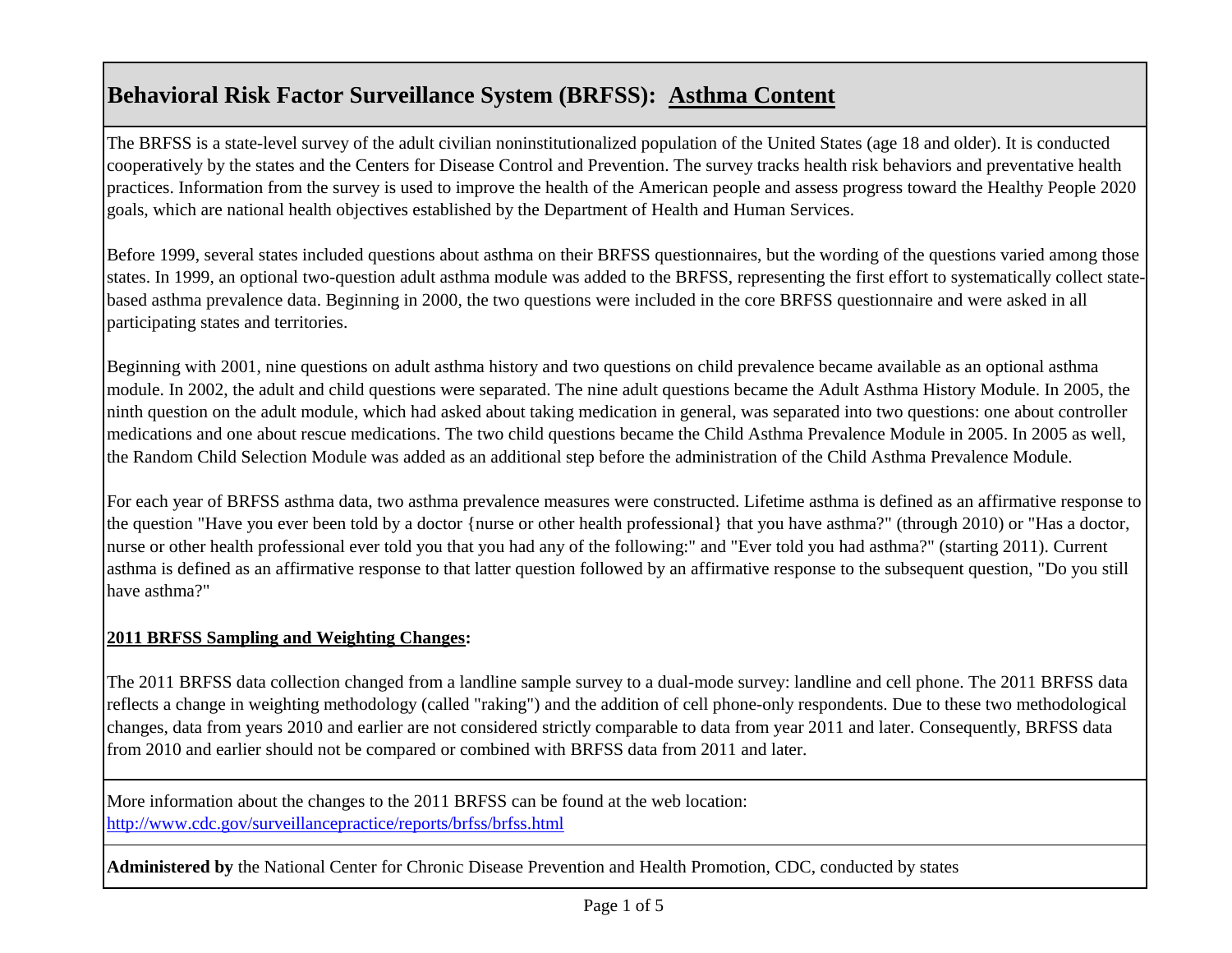# **Behavioral Risk Factor Surveillance System (BRFSS): Asthma Content**

**[Survey Website:](http://www.cdc.gov/brfss/)** <http://www.cdc.gov/brfss/>

#### **Sampling Frame and Methodology:**

• Continuous survey; annual data release

• State-level sample

• Telephone interview

• Two samples: households with landline telephones (disproportionate stratified sample) and cellular telephone respondents (random sample) among the adult civilian non-institutionalized population

• Geography: National, 50 States, District of Columbia, United States Territories

[Data available for selected metropolitan/micropolitan areas \(see SMART - Selected Metropolitan/ Micropolitan Area Risk Trends\):](http://www.cdc.gov/brfss/smart/smart_data.htm)  [http://www.cdc.gov/brfss/smart/smart\\_data.htm](http://www.cdc.gov/brfss/smart/smart_data.htm)

### **Respiratory Health Content:**

Asthma prevalence, adults 18 years and over:

• Lifetime asthma prevalence

• Current asthma prevalence

• Periodic modules on asthma symptoms, medication use, health care use, severity and control – participating states only

Asthma prevalence, children 17 years and younger:

• Lifetime asthma prevalence

• Current asthma prevalence

## **Questionnaire, Data Access, & Technical Documentation:**

[All Years Questionnaires: http://www.cdc.gov/brfss/questionnaires.htm](http://www.cdc.gov/brfss/questionnaires.htm)

[All Years Data and Documentation:](http://www.cdc.gov/brfss/annual_data/annual_data.htm) [http://www.cdc.gov/brfss/annual\\_data/annual\\_data.htm](http://www.cdc.gov/brfss/annual_data/annual_data.htm)

### **Results, Reports, & Resources:**

[Online BRFSS asthma prevalence tables:](http://www.cdc.gov/asthma/brfss/default.htm) <http://www.cdc.gov/asthma/brfss/default.htm>

[Behavioral Risk Factors Data Portal: https://chronicdata.cdc.gov/health-area/behavioral-risk-factors](https://chronicdata.cdc.gov/health-area/behavioral-risk-factors)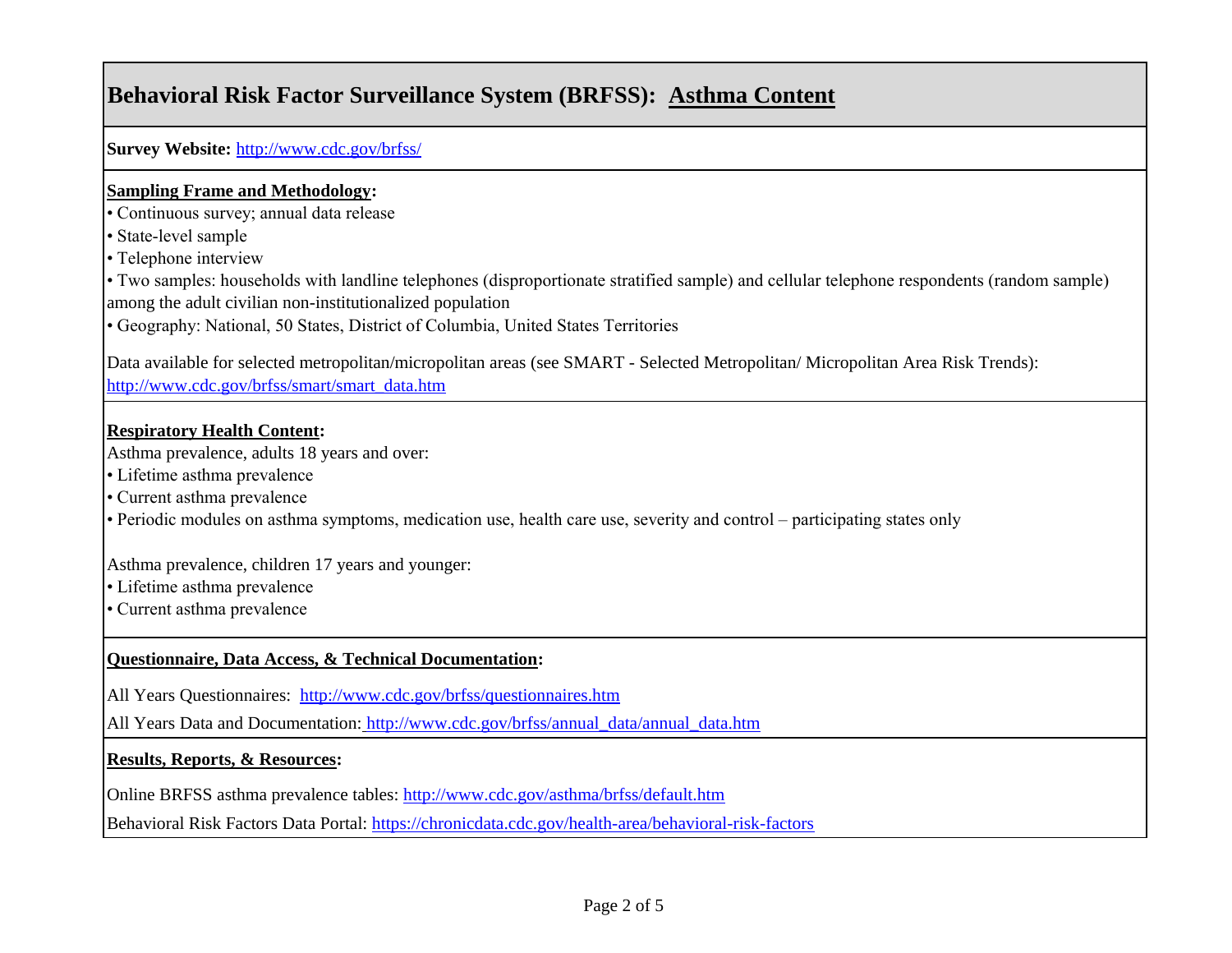# **Behavioral Risk Factor Surveillance System (BRFSS): Asthma Content**

[BRFSS Prevalence and Trends Tool:](http://www.cdc.gov/brfss/brfssprevalence/) <http://www.cdc.gov/brfss/brfssprevalence/>

[Note: Starting in 2011, asthma questions are available under the Chronic Health Indicators category](http://www.cdc.gov/brfss/brfssprevalence/)

[Most Recent Asthma State or Territory Data: http://www.cdc.gov/asthma/most\\_recent\\_data\\_states.htm](http://www.cdc.gov/asthma/most_recent_data_states.htm)

[Chronic Disease Indicator: http://www.cdc.gov/cdi/index.html](http://www.cdc.gov/cdi/index.html)

[Chronic Disease Indicators Data Portal: https://chronicdata.cdc.gov/health-area/chronic-disease-indicators](https://chronicdata.cdc.gov/health-area/chronic-disease-indicators)

[AsthmaStats: http://www.cdc.gov/asthma/asthma\\_stats/default.htm](http://www.cdc.gov/asthma/asthma_stats/default.htm)

[BRFSS GIS Maps data: http://www.cdc.gov/brfss/gis/gis\\_maps.htm](http://www.cdc.gov/brfss/gis/gis_maps.htm)

[BRFSS MMWR Surveillance Summaries: http://www.cdc.gov/brfss/publications/ssummaries.htm](http://www.cdc.gov/brfss/publications/ssummaries.htm)

[Publications & Resources: http://www.cdc.gov/brfss/publications/index.htm](http://www.cdc.gov/brfss/publications/index.htm)

### **[Developed by CDC National Asthma Control Program:](http://www.cdc.gov/asthma/NACP.htm)** <http://www.cdc.gov/asthma/NACP.htm>

Updated 6/19/2018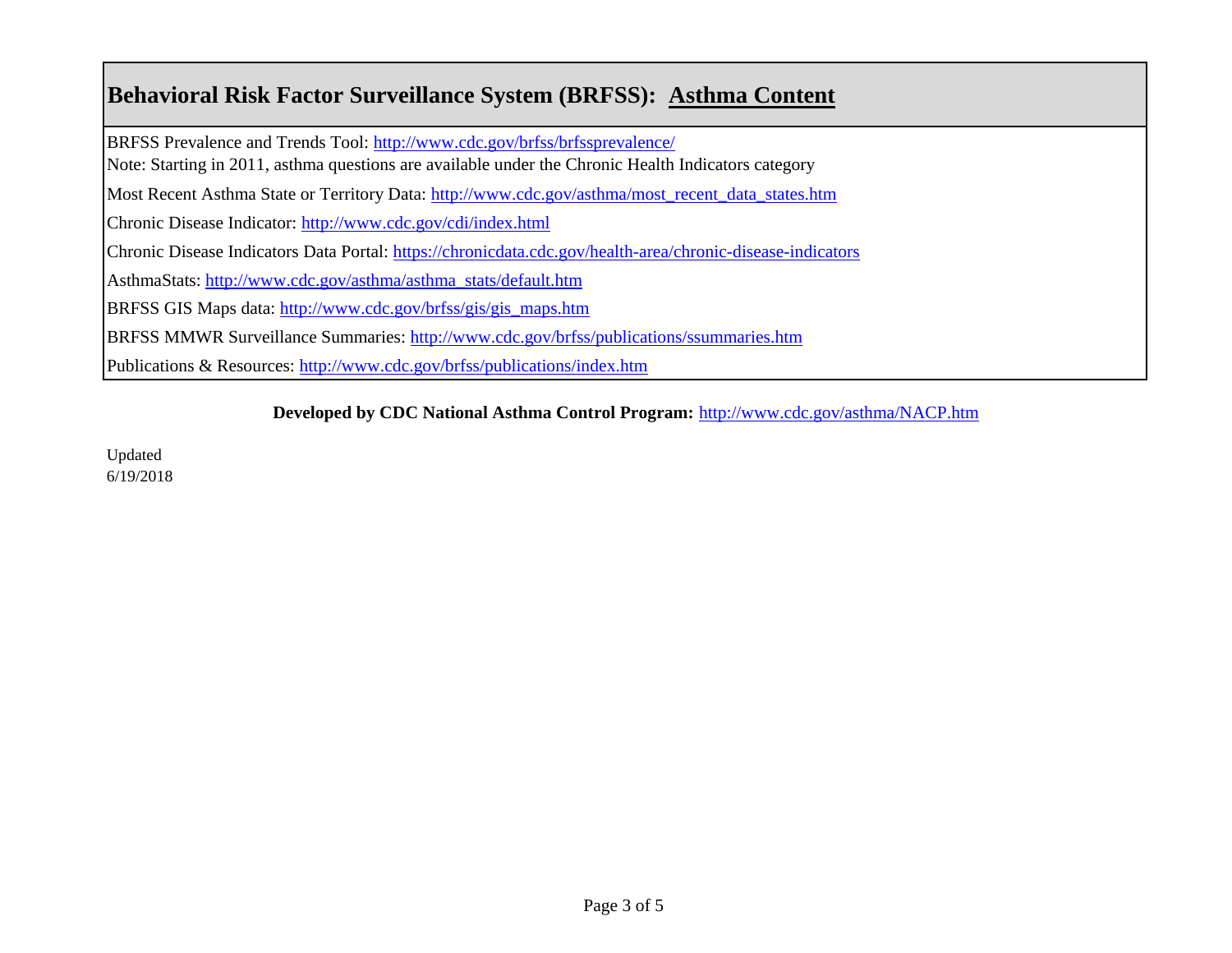| <b>Behavioral Risk Factor Surveillance System (BRFSS)</b>                                                                                                                                                                              |      |  |  |  |  |  |                                    |  |  |  |                                    |  |  |
|----------------------------------------------------------------------------------------------------------------------------------------------------------------------------------------------------------------------------------------|------|--|--|--|--|--|------------------------------------|--|--|--|------------------------------------|--|--|
|                                                                                                                                                                                                                                        |      |  |  |  |  |  |                                    |  |  |  |                                    |  |  |
| <b>Relevant BRFSS Survey Questions:</b>                                                                                                                                                                                                | 1999 |  |  |  |  |  | 2000 2001 2002 2003 2004 2005 2010 |  |  |  | 2011 2012 2013 2014 2015 2016 2017 |  |  |
| <b>Adult Prevalence</b>                                                                                                                                                                                                                |      |  |  |  |  |  |                                    |  |  |  |                                    |  |  |
| Did a doctor ever tell you that you had asthma?                                                                                                                                                                                        |      |  |  |  |  |  |                                    |  |  |  |                                    |  |  |
| Have you ever been told by a doctor, nurse, or other health professional that you had asthma?                                                                                                                                          |      |  |  |  |  |  |                                    |  |  |  |                                    |  |  |
| Do you still have asthma?                                                                                                                                                                                                              |      |  |  |  |  |  |                                    |  |  |  |                                    |  |  |
| Has a doctor, nurse or other health professional ever told you that you had any of the following:                                                                                                                                      |      |  |  |  |  |  |                                    |  |  |  |                                    |  |  |
| (Ever told) you had asthma?                                                                                                                                                                                                            |      |  |  |  |  |  |                                    |  |  |  |                                    |  |  |
| Do you still have asthma?                                                                                                                                                                                                              |      |  |  |  |  |  |                                    |  |  |  |                                    |  |  |
| Adult History Module (Participating states vary each year)                                                                                                                                                                             |      |  |  |  |  |  |                                    |  |  |  |                                    |  |  |
| How old were you when you were first told by a doctor, nurse, or other health professional that you had asthma?                                                                                                                        |      |  |  |  |  |  |                                    |  |  |  |                                    |  |  |
| DURING THE PAST 12 MONTHS, have you had an episode of asthma or an asthma attack?                                                                                                                                                      |      |  |  |  |  |  |                                    |  |  |  |                                    |  |  |
| DURING THE PAST 12 MONTHS, how many times did you visit an emergency room or urgent care center because of your asthma?                                                                                                                |      |  |  |  |  |  |                                    |  |  |  |                                    |  |  |
| DURING THE PAST 12 MONTHS, how many times did you see a doctor, nurse, or other health professional for urgent treatment of<br>worsening asthma symptoms?                                                                              |      |  |  |  |  |  |                                    |  |  |  |                                    |  |  |
| DURING THE PAST 12 MONTHS, how many times did you see a doctor, nurse, or other health professional for a routine checkup for<br>your asthma?                                                                                          |      |  |  |  |  |  |                                    |  |  |  |                                    |  |  |
| DURING THE PAST 12 MONTHS, how many days were you unable to work or carry out your usual activities because of your asthma?                                                                                                            |      |  |  |  |  |  |                                    |  |  |  |                                    |  |  |
| Symptoms of asthma include cough, wheezing, shortness of breath, chest tightness and phlegm production when you don't have a cold or<br>respiratory infection. DURING THE PAST 30 DAYS, how often did you have any symptoms of asthma? |      |  |  |  |  |  |                                    |  |  |  |                                    |  |  |
| DURING THE PAST 30 DAYS, how many days did symptoms of asthma make it difficult for you to stay asleep?                                                                                                                                |      |  |  |  |  |  |                                    |  |  |  |                                    |  |  |
| DURING THE PAST 30 DAYS how often did you take asthma medication that was prescribed or given to you by a doctor? This includes<br>using an inhaler.                                                                                   |      |  |  |  |  |  |                                    |  |  |  |                                    |  |  |
| DURING THE PAST 30 DAYS, how many days did you take a prescription asthma medication to PREVENT an asthma attack from<br>occurring?                                                                                                    |      |  |  |  |  |  |                                    |  |  |  |                                    |  |  |
| DURING THE PAST 30 DAYS, how often did you use a prescription asthma inhaler DURING AN ASTHMA ATTACK to stop it?                                                                                                                       |      |  |  |  |  |  |                                    |  |  |  |                                    |  |  |
| <b>Child Prevalence</b>                                                                                                                                                                                                                |      |  |  |  |  |  |                                    |  |  |  |                                    |  |  |
| Earlier you said there were [fill in number] children age 17 or younger living in your household. How many of these children have ever<br>been diagnosed with asthma?                                                                  |      |  |  |  |  |  |                                    |  |  |  |                                    |  |  |
| Does this child/How many of these children still have asthma?                                                                                                                                                                          |      |  |  |  |  |  |                                    |  |  |  |                                    |  |  |
| Has a doctor, nurse or other health professional ever said that the child has asthma?                                                                                                                                                  |      |  |  |  |  |  |                                    |  |  |  |                                    |  |  |
| Does the child still have asthma?                                                                                                                                                                                                      |      |  |  |  |  |  |                                    |  |  |  |                                    |  |  |